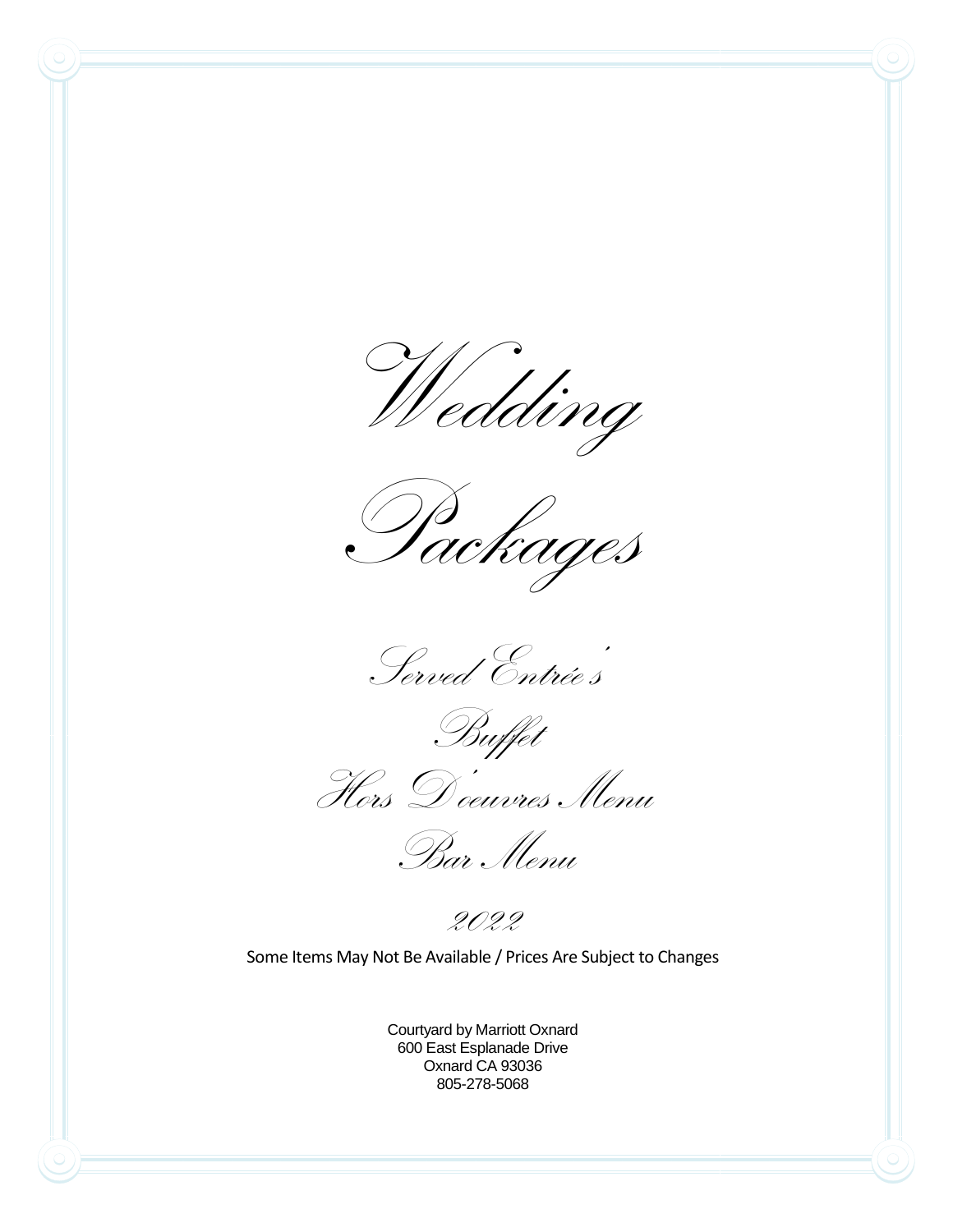# Served Entrées

Freshly Brewed Regular and Decaffeinated Coffee and Hot Tea Warm Artesian Rolls with Butter

#### **Salad:** (Choice of One)

**Baby Field Green Salad** with Ranch and Italian Vinaigrette Dressing *Classic Caesar Salad* with Roma Tomatoes, Herb Croutons and Parmesan Cheese

# Package 1:  $$45.95++$  per person

#### **Entrée Selections:** (Choice of Two)

*Baked Salmon* with a Fresh Dill Hollandaise Sauce, Lemon Caper or Citrus Cream Sauce

*Tri-Tip- Herb Crusted Beef* Baked and Thinly Sliced with a Tomato Mushroom Bordelaise Sauce

*Champagne Chicken* Roasted Breast of Chicken with Champiñon Mushroom Sauce

*Chicken Piccata* Breast of Chicken Sautéed with White Wine and a Light Lemon Caper Cream Sauce

*Almond Chicken* Sautéed Boneless Breast of Chicken Crusted with Almond, Panko and Herbs in a Buerre Blanc Sauce

Package II:  $$50.95++$  per person

# **Entrée Selections:**

*Prime Rib of Beef* Rolled in Garlic and Peppers, Slowly Roasted Served with a Light Demi-Glaze and **Horseradish** 

*Filet Mignon* Prime Cut of Beef broiled, topped with Sautéed Garlic and Mushrooms or Crumbled Bleu Cheese Served with a Burgundy Glaze

*Chicken Cordon Bleu* Chicken Breast Filled with Smoked Ham and Jack Cheese, Breaded and Baked Served with a Roasted Pepper Sauce

*Fresh Fish* Seasonal \*speak to your Catering Professional for choices

*Chicken Oscar* Grilled Chicken Breast with Fresh Asparagus, Crab Meat and Hollandaise Sauce

# **Side**

(Choice of Two) Garlic Whipped Potatoes, Rice Pilaf, Red Roasted Potatoes Fresh Seasonal Vegetables **(prices are subject to change)** Champagne Toast Cake Cutting Service Duet Plate add \$2.00++ per person Add iced tea or soda to dinner service \$1.75++ per person all prices subject to service charge and applicable sales tax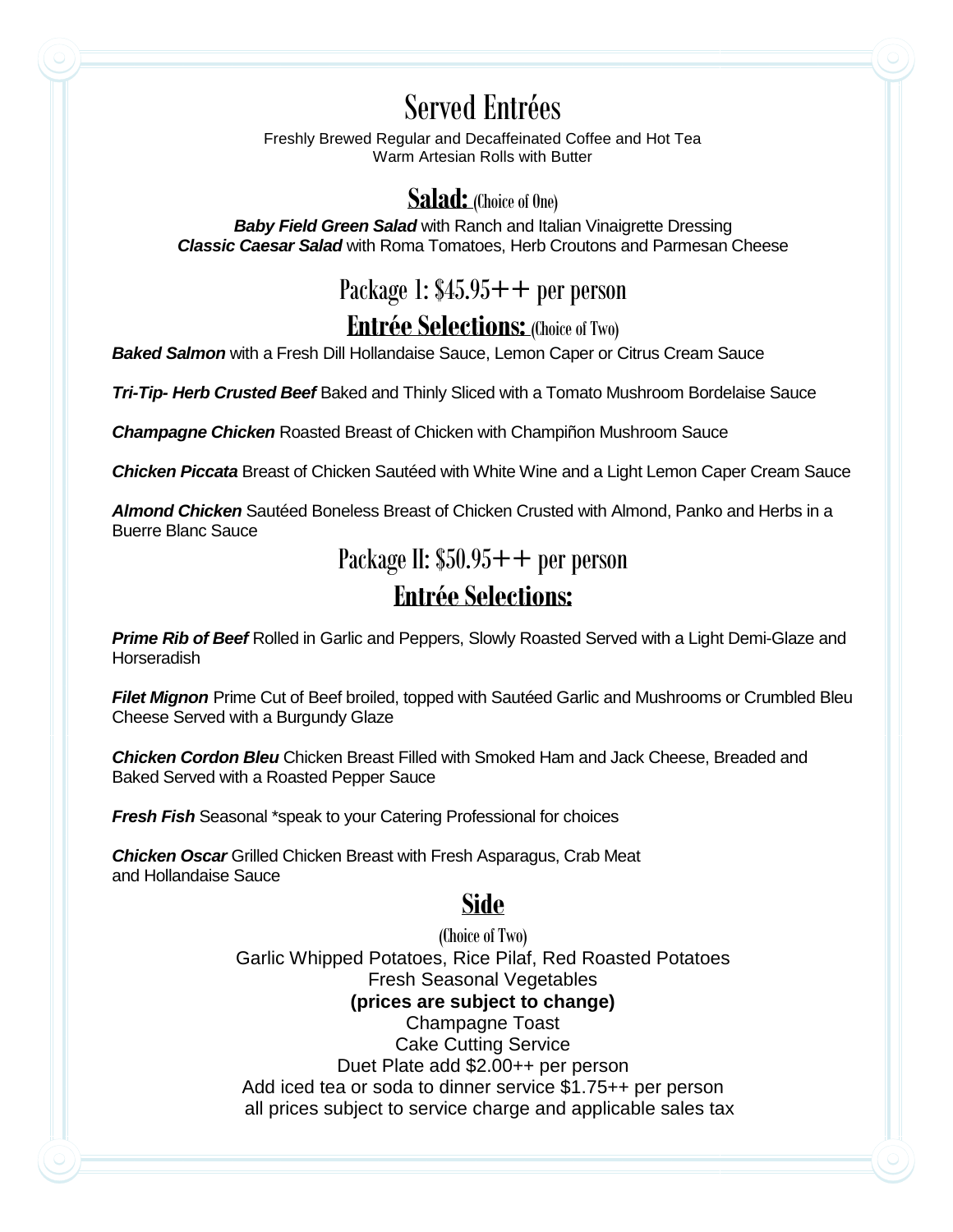# Silver Wedding Buffet

(minimum 35 guests)

Buffet Served with Regular & Decaffeinated Coffee, Hot Tea, Freshly Baked Dinner Rolls with Butter, & Sliced Seasonal Fruit

#### **Salad**

(Choice of One) **Baby Field Green Salad** with Ranch and Italian Vinaigrette Dressing *Classic Caesar Salad* with Roma Tomatoes, Herb Croutons and Parmesan Cheese

#### **Appetizers**

(Choice of Two)

*Bay Shrimp Pasta Salad* \* *Red Potato Salad* \* *Mozzarella Tortellini Salad Antipasto Display \* Seafood Salad \* Bowtie Pasta\* Caprese Salad*

#### **Entrées**

(Choice of Two)

**Sirloin Steak Tip** Sliced with Mushroom & Tomato Bordelaise Sauce *Champagne Chicken* Roasted Breast of Chicken with Champiñon Mushroom Sauce *Chicken Florentine* Stuffed with Spinach, Mushroom & Bacon with Buerre Blanc Sauce, *Southwest Chicken* Roasted Breast of Chicken Stuffed with Corn, Black Bean, Tomato, Green Onions & Queso Fresco with light Chile Ancho Sauce

*Pork Tenderloin* with Apple Brandy Sauce

*Baked Fillet of Salmon* Stuffed with Crab and Bay Shrimp

with Buerre Blanc Sauce or Topped with a Citrus Relish

**Portobello Mushroom** stuffed Ravioli's with with light Sage Brown Butter Sauce with Shaved Parmigiano Cheese

# **Vegetable Side**

(Choice of One)

*Sautéed Seasonal Vegetable Medley* \* *Julienne Vegetables Medley Roasted Vegetables \* Italian Vegetables* Yellow Squash, Zucchini, Basil, and Tomato

#### **Side**

(Choice of One) *Herb Roasted Red Potatoes* \* *Garlic Whipped Potatoes Rice Pilaf* \* *Mexican Rice \* Scalloped Potatoes \* Quinoa Wild Rice*

#### **(prices are subject to change)**

\$51.95 per person plus service charge and applicable sales tax Add 3rd entrée for additional 3.50 per person Add iced tea or soda to dinner service \$1.75 per person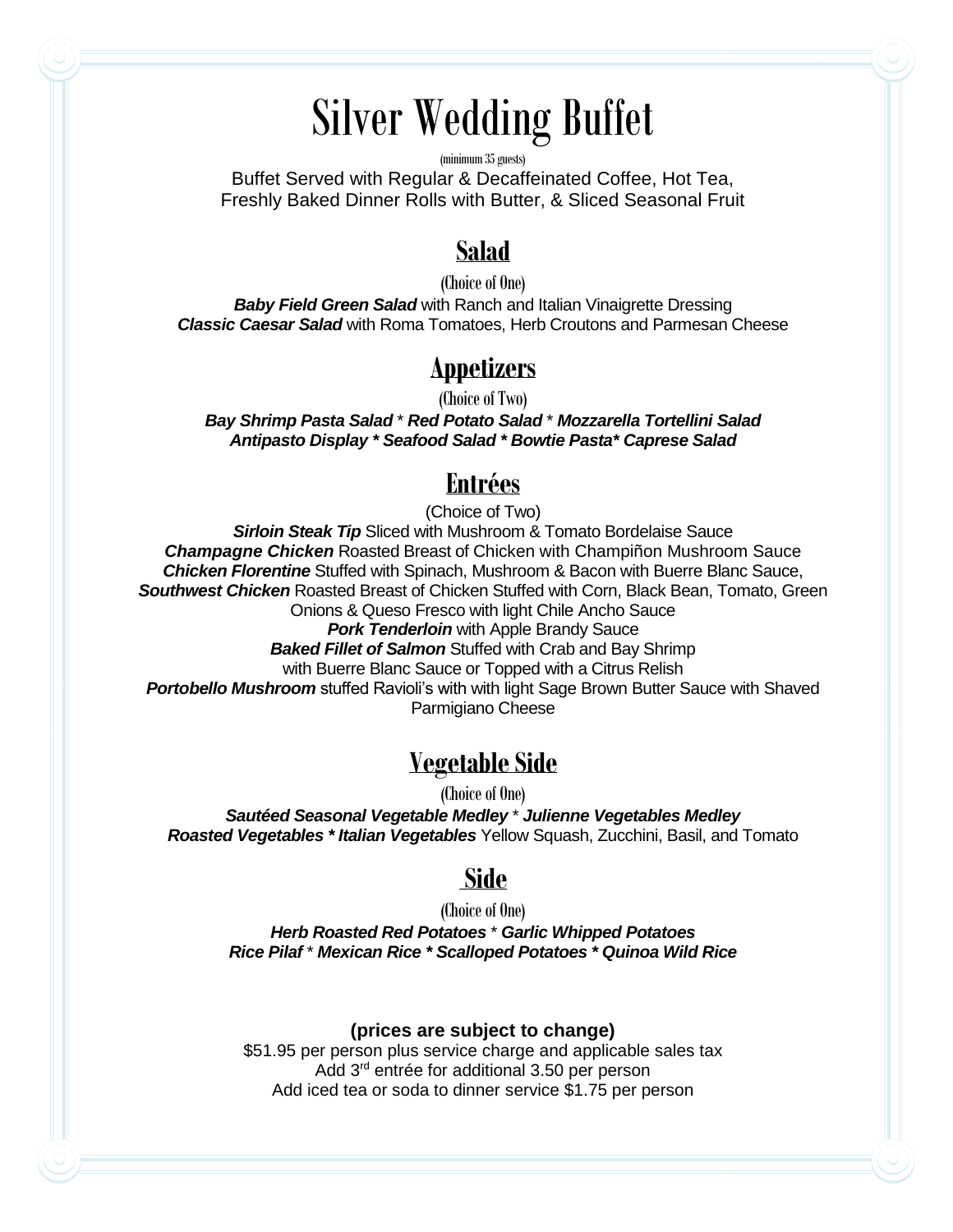# Children Menu

(4-10 Years Old \$18.95++) (0-3 Years Old \$10.95++) optional

Beverage served with dinner: Milk or Soda at parent's request

**First Course Selections** (choice of one) **Fresh Fruit Compote Garden Salad**

**Children Entrée Selections** (choice of one)

**Chicken Tenders** French Fries with Ketchup

**Hamburger** Garnished on the side with Lettuce, Tomato, and Pickles French Fries with Ketchup

**Cheeseburger** American Cheese Garnished on the side with Lettuce, Tomato, and Pickles French Fries with Ketchup

**Penne Pasta** With choice of one: Alfredo, Marinara or Butter Sauce

**Macaroni and Cheese**

**Cheese Pizza**

**(prices are subject to change)**

All menu prices are subject to service charge and applicable state sales tax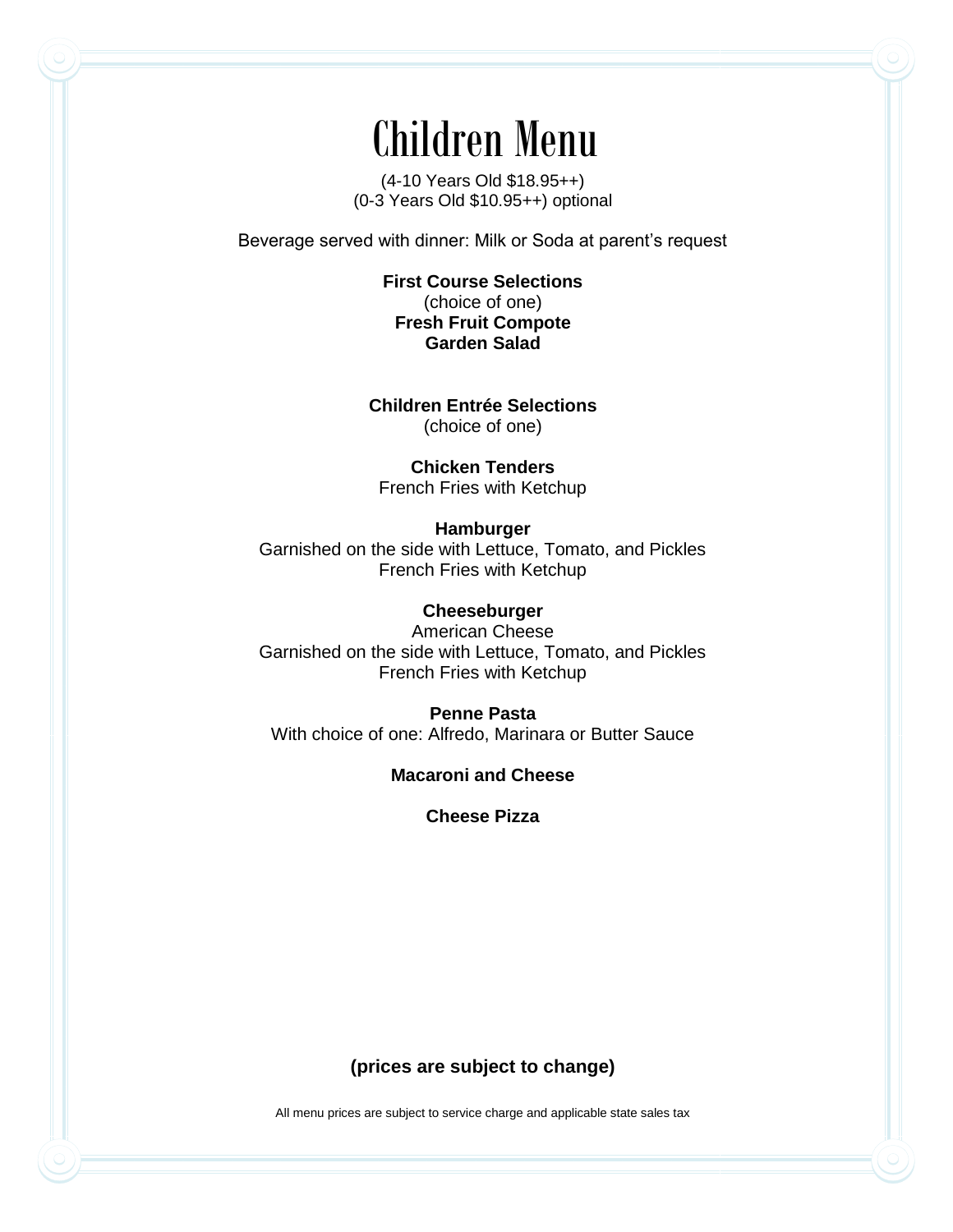#### **Cold Hors d'oeuvres**

|                                                                   | (priced per 50 pieces) |
|-------------------------------------------------------------------|------------------------|
|                                                                   | \$95                   |
|                                                                   | \$100                  |
|                                                                   | \$100                  |
|                                                                   | \$100                  |
|                                                                   | \$100                  |
|                                                                   | \$150                  |
| Fresh Mozzarella with Prosciutto & Basil on roasted wheat cracker | \$100                  |
|                                                                   | \$150                  |
|                                                                   | \$125                  |
|                                                                   | \$200                  |
|                                                                   | \$200                  |
|                                                                   | <b>Market Price</b>    |

#### **Hot Hors d'oeuvres**

|                                                       | \$125 |
|-------------------------------------------------------|-------|
|                                                       | \$100 |
|                                                       | \$100 |
| Spicy Chicken Pops with Pineapple & Mango Salsa       | \$125 |
|                                                       | \$125 |
|                                                       | \$100 |
| Shredded Beef or Chicken Taquitos with Homemade Salsa | \$125 |
|                                                       | \$125 |
|                                                       | \$100 |
|                                                       | \$100 |
|                                                       | \$100 |
| Mini Crab Cakes with Roasted Red Pepper Sauce         | \$150 |
|                                                       | \$125 |
|                                                       | \$150 |
|                                                       | \$150 |
|                                                       | \$150 |
|                                                       | \$150 |
|                                                       | \$200 |
|                                                       | \$200 |
|                                                       | \$200 |

# **Display Reception**

| \$200 |
|-------|
| \$200 |
| \$200 |
| \$200 |
| \$200 |
| \$200 |
| \$225 |
| \$250 |
| \$250 |
| \$250 |
| \$300 |
|       |

Butler service requires an additional \$25.00 per hour, per 50 guests all prices are subject to service charge and applicable sales tax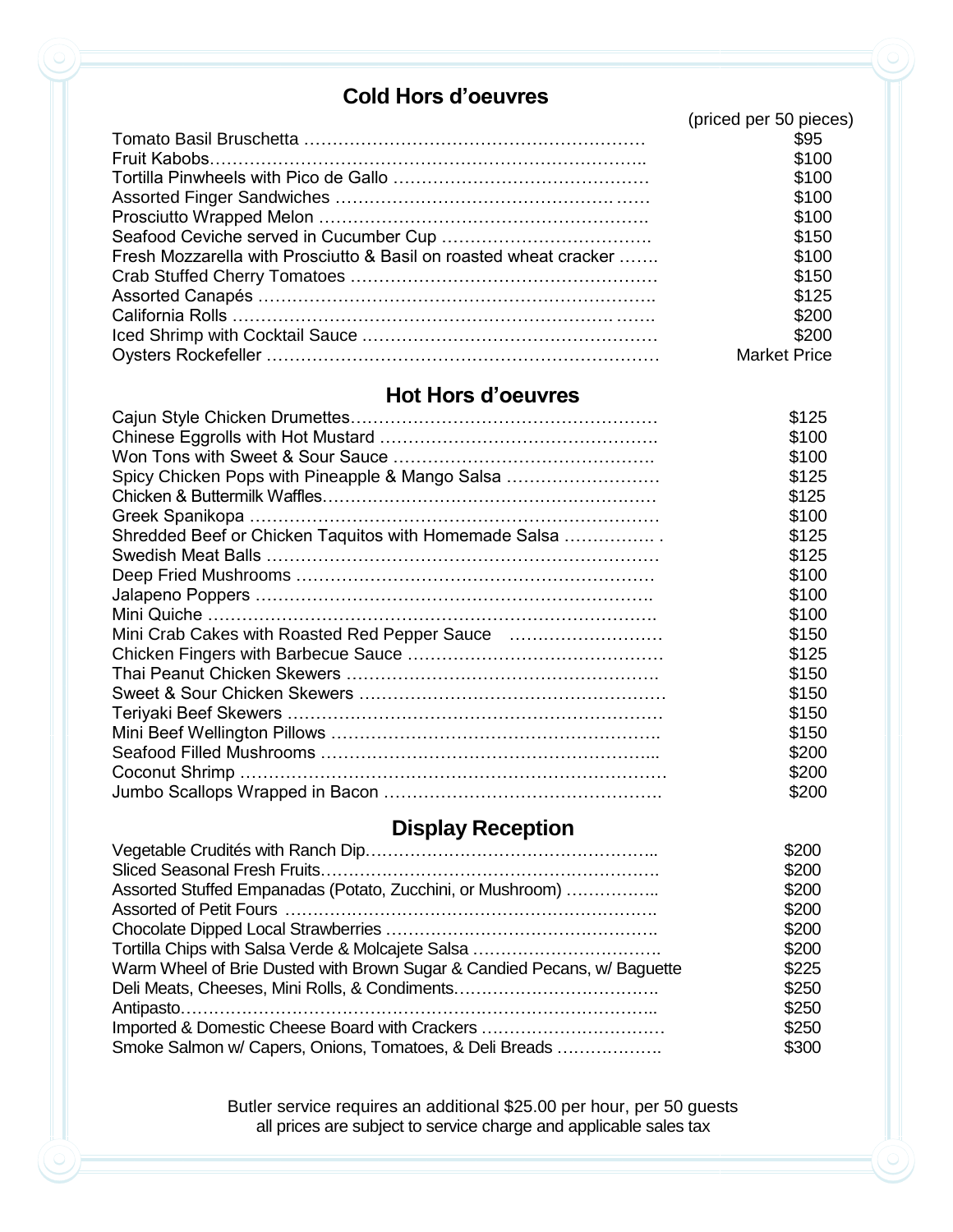# **Bar & Beverage Service**

|                             | <b>Hosted Bar</b> | <b>Cash Bar</b> |
|-----------------------------|-------------------|-----------------|
| House Liquor                | \$6.50            | \$9.00          |
| Call Liquor                 | \$7.00            | \$10.00         |
| Premium Liquor              | $$8.00 - 12.00$   | \$9.00 - 14.00  |
| Domestic Beer               | \$5.00            | \$6.00          |
| <b>Imported Beer</b>        | \$6.00            | \$7.00          |
| Wine by the Glass           | \$6.50            | \$9.00          |
| Soft Drink                  | \$1.75            | \$3.00          |
| Mineral Water & Fruit Juice | \$2.50            | \$4.00          |
|                             |                   |                 |

*\*Bartender Fee of \$150.00 waived if Bar Sales exceed \$350.00 per bar*

#### **Drink Tickets**

Beer, Wine, Soda, or Juice \$5.00++ per ticket House Liquor, Beer, Wine, Soda, or Juice \$6.00++ per ticket Keg Prices Available Upon Request

#### **Wines by the Bottle**

| Chardonnay, Cabernet, Merlot, or Blush              | \$29.00                |  |
|-----------------------------------------------------|------------------------|--|
| Sparkling Wine                                      | \$29.00                |  |
| Martinelli's Sparkling Cider                        | \$16.95                |  |
| <b>Premium &amp; Specialty Wines</b>                | available upon request |  |
| *Corkage fee \$10.00 per 750ml / \$18.00 per Magnum |                        |  |

#### **Fountain Punches** (minimum 5 gallons)

| Tropical Fruit Punch with Fresh Fruit, Lemonade | \$30.95 per gallon |
|-------------------------------------------------|--------------------|
| Champagne, Punch                                | \$80.00 per gallon |
| Margarita                                       | \$95.00 per gallon |
| Vodka or Rum Punch                              | \$95.00 per gallon |
| Specialty Artesian Punches – themed punches     | ask for prices     |

#### **Beverage Stations**

Soda Bar or Iced Tea \$15.00 per pitcher \$15.00 per pitcher Horchata or Jamaica,  $$30.95$  per gallon

#### **Royal Coffee Station**

Regular and Decaf Coffee Service, Hot Chocolate, Served with Cinnamon, Whip Cream, Hazel Nut and French Vanilla Cream, Marshmallows, Milk Chocolate Chips and Sugar in the Raw  $\frac{1}{2}$  and Sugar in the Raw

#### **Hosted Bar Package** (prices per person)

|              | <b>Imported &amp; Domestic</b> |             |                |
|--------------|--------------------------------|-------------|----------------|
| <b>Hours</b> | Beer, Wine, & Soft Drink       | <b>Call</b> | <b>Premium</b> |
| 1            | \$15.00                        | \$20.00     | \$25.00        |
| 2            | \$20.00                        | \$25.00     | \$30.00        |
| 3            | \$25.00                        | \$30.00     | \$35.00        |
| 4            | \$30.00                        | \$35.00     | \$40.00        |
| 5            | \$35.00                        | \$40.00     | \$45.00        |

all prices are subject to service charge and applicable sales tax | (prices are subject to change)